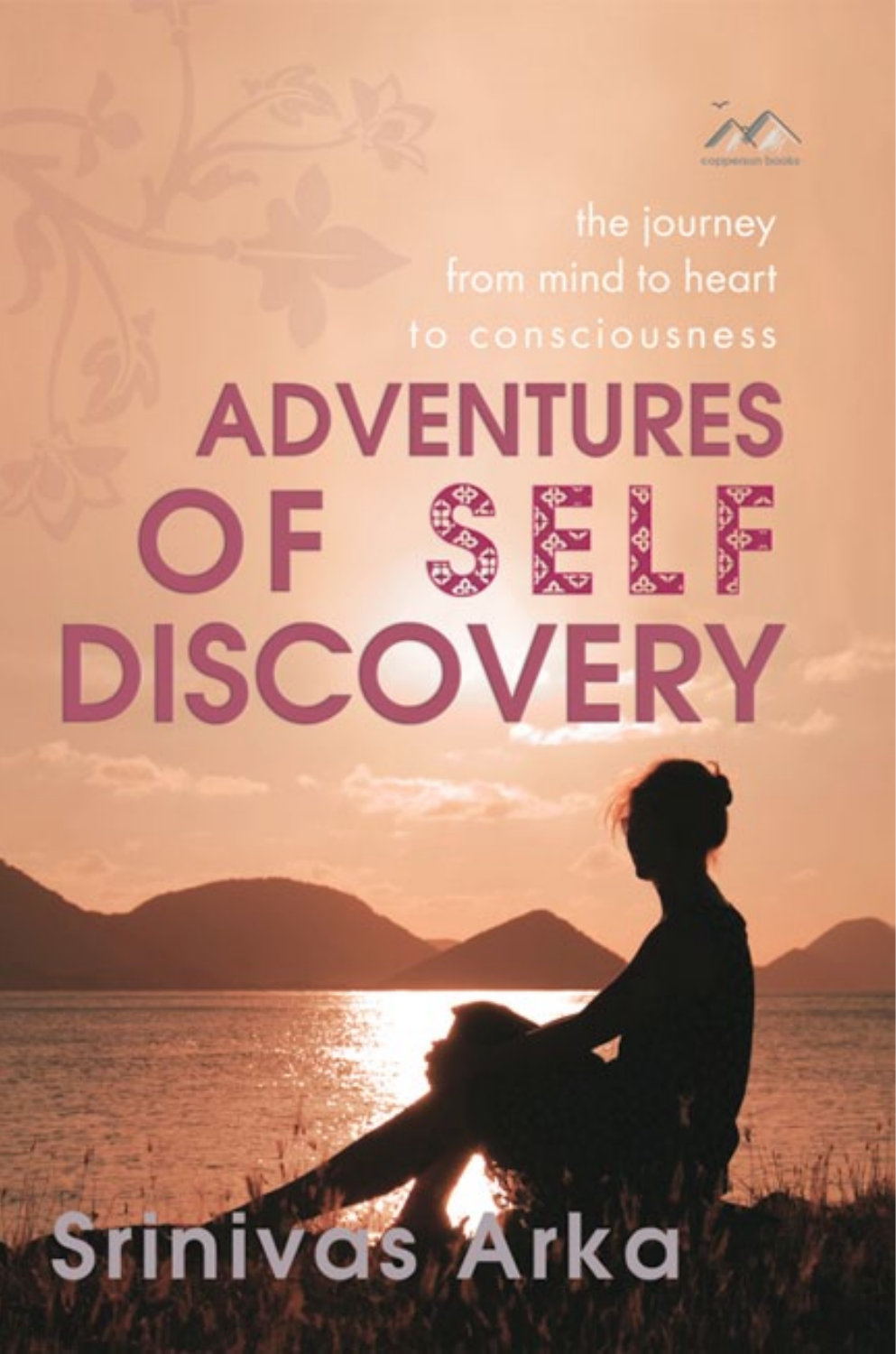## Srinivas Arka

Srinivas Arka was born and brought up in the south of India. His ancestors included a number of yogis and at an early age his intense curiosity led him to begin studying the nature of human consciousness. He focused particularly on the concept of a timeless mind in the time-bound body, as well as on wider belief-systems and scepticism. The enlightened clarity and fulfilment he experienced at an early age prompted him immediately to begin travelling the world to share the truths that had transformed him. Since then, through his talks and books - his inspirational influence has been spreading in Britain, Canada, Australia, the United States, Spain, India, New Zealand and many other countries. Today he still explores and discusses both timeless and the major current issues with intensity and enthusiasm. His writings in this republished volume and two later books, Becoming Inspired and Petals of the Heart set out simply and compellingly the truths that have transformed his own life.

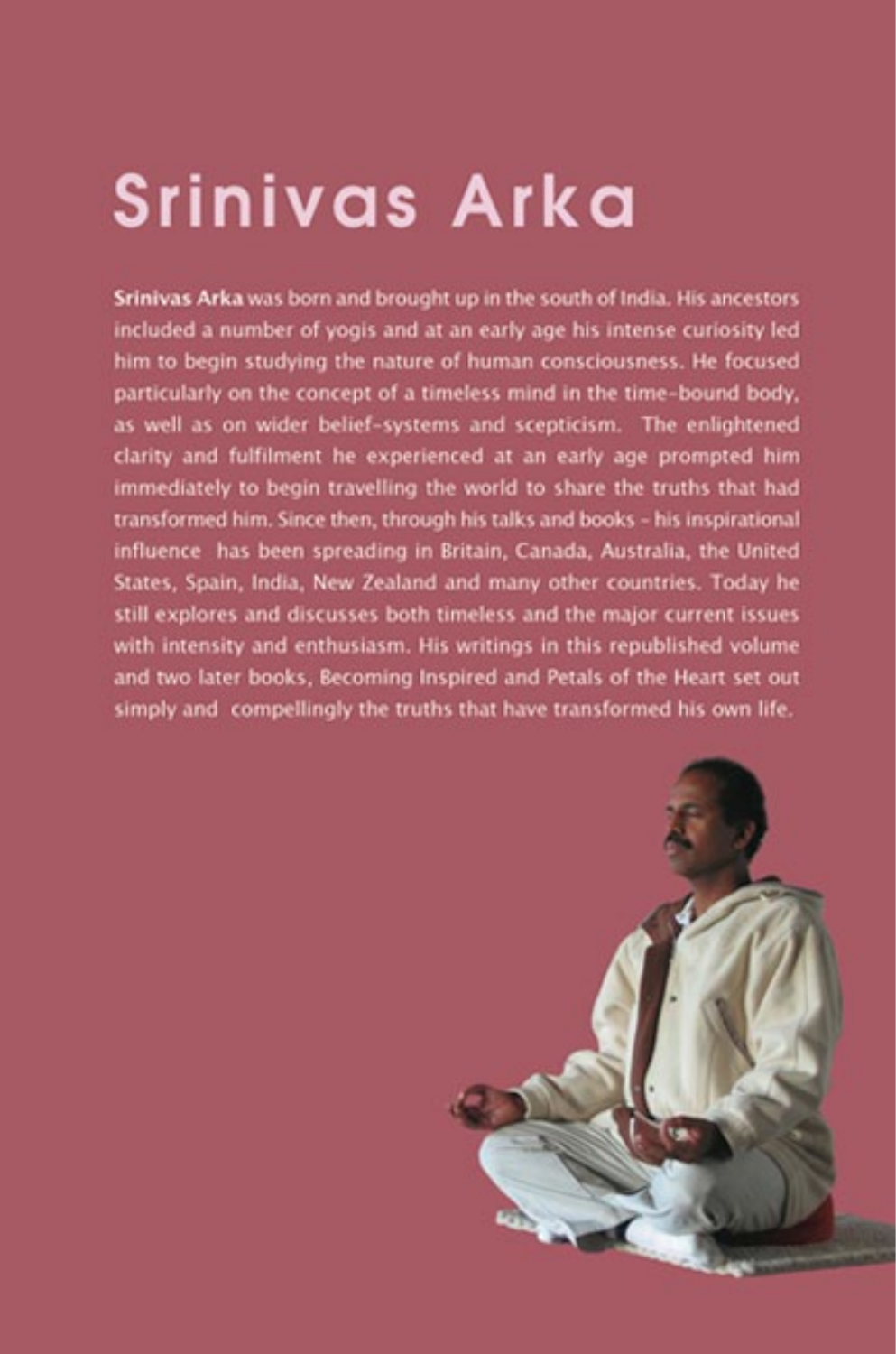### **Quotations by Srinivas Arka**

#### **From Petals of the Heart (2005)**

"Wherever you walk, the whole universe walks with you. It will work better with you when you become consciously aware of it."

"Whenever you smile, you make your stay on earth a celebration."

#### **From Becoming Inspired (2003)**

"Whether one is a child or an adult, innocence is the underlying, consistent nature at the core of all beings."

"Unless one's inner space is deeply felt and embraced, one cannot intuit the holiness of the universe and of every being."

#### **From Adventures in Self-Discovery (2000)**

"Inner consciousness can bloom only when love is realised spiritually."

"You can reach anywhere and feel any object or species with your consciouspower because the body is representative of the whole cosmos."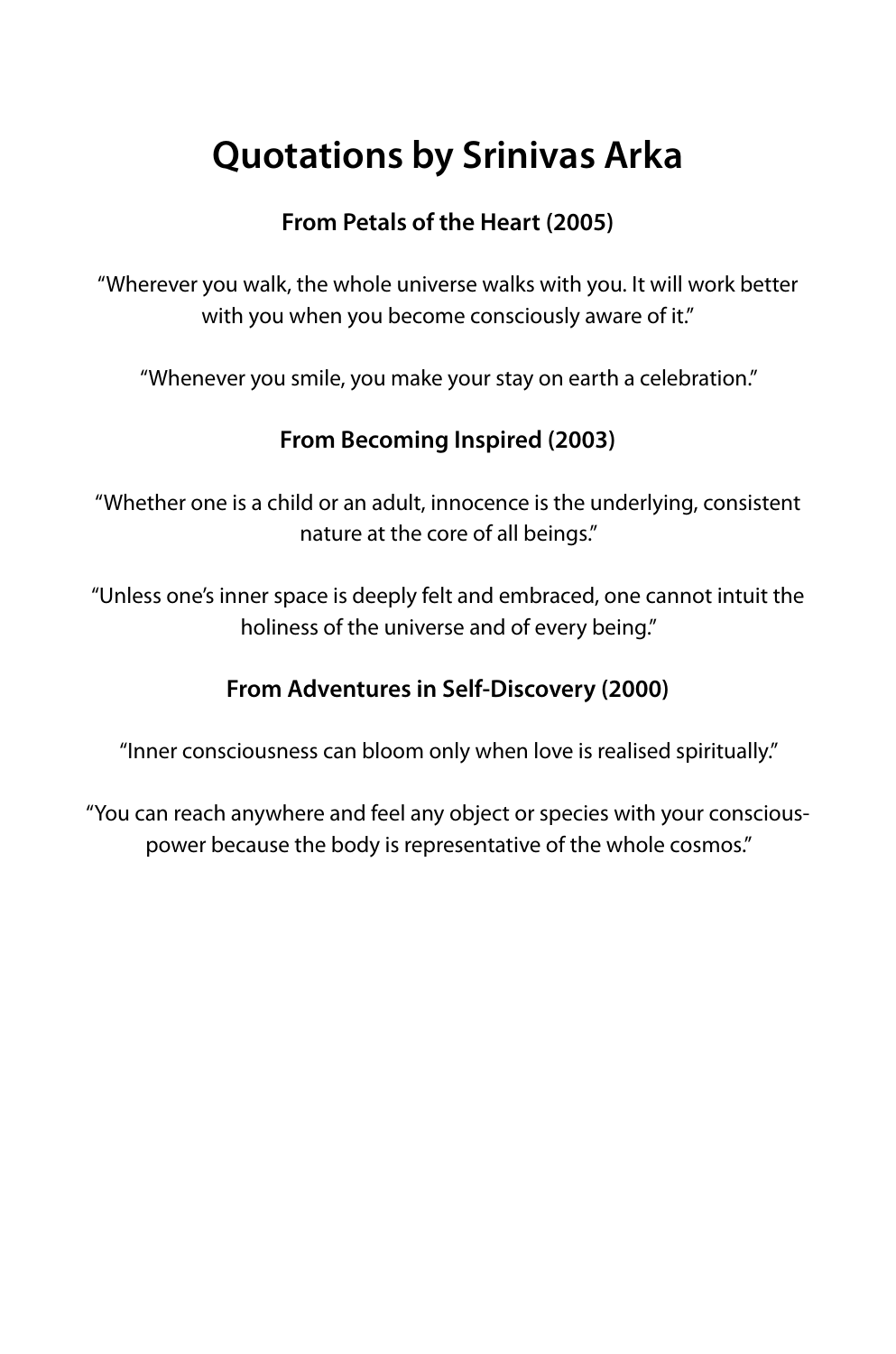## Adventures of Self Discovery

*Srinivas Arka*



Coppersun Books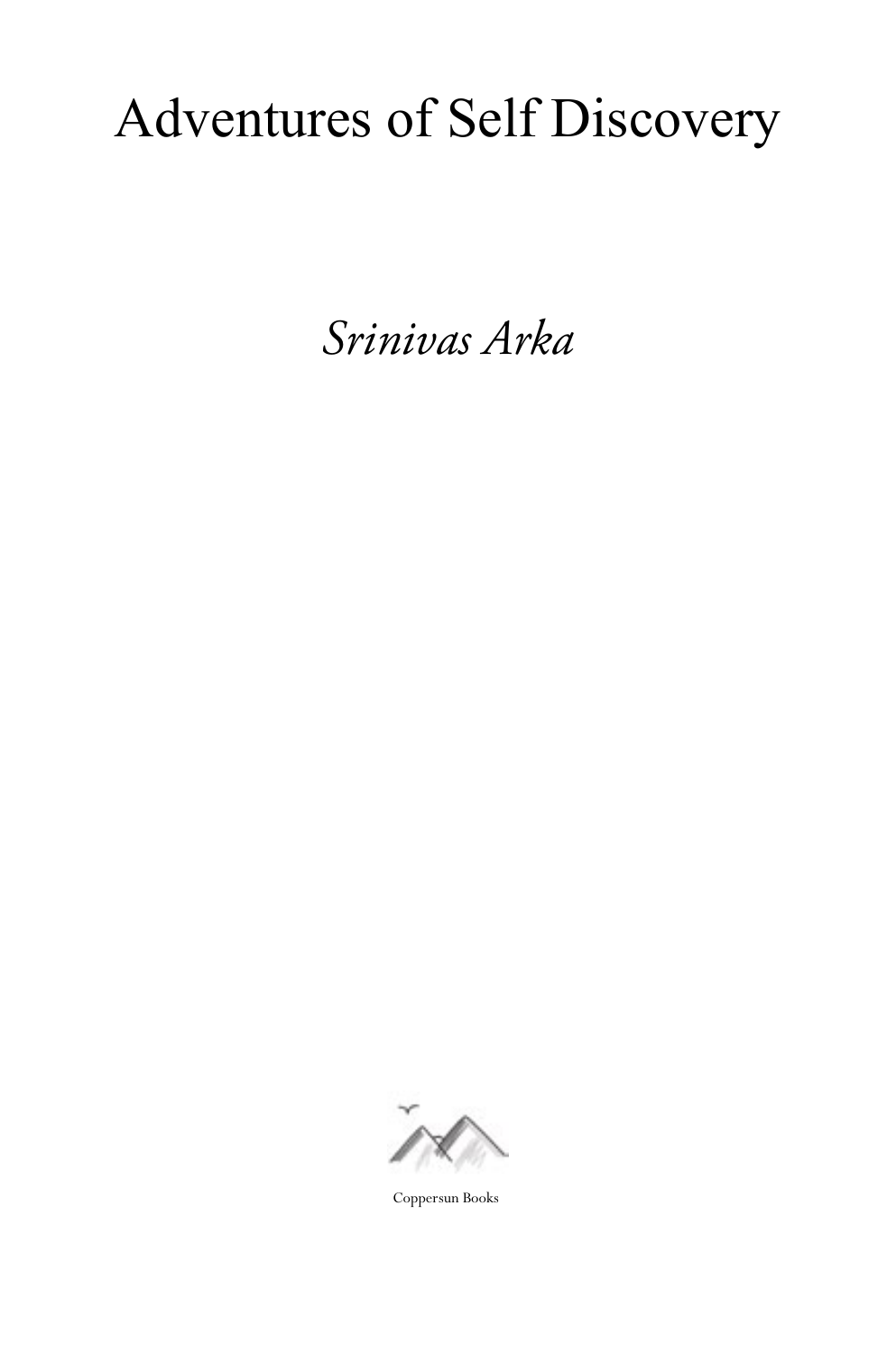Digital Publishing by Coppersun Books 2014

Website: [www.coppersunbooks.com](http://www.coppersunbooks.com/)

Copyright © Srinivas Arka, 2014

All rights reserved

The right of Srinivas Arka to be identified as the author of this work has been asserted in accordance with the Copyright, Designs and Patents Act, 1988

All rights reserved. No part of this publication may be reproduced, stored in a retrieval system or transmitted in any form or by any means, electronic, mechanical, recording or otherwise, without the prior, written permission of the author and copyright holder.

ISBN 0-9545418-4-7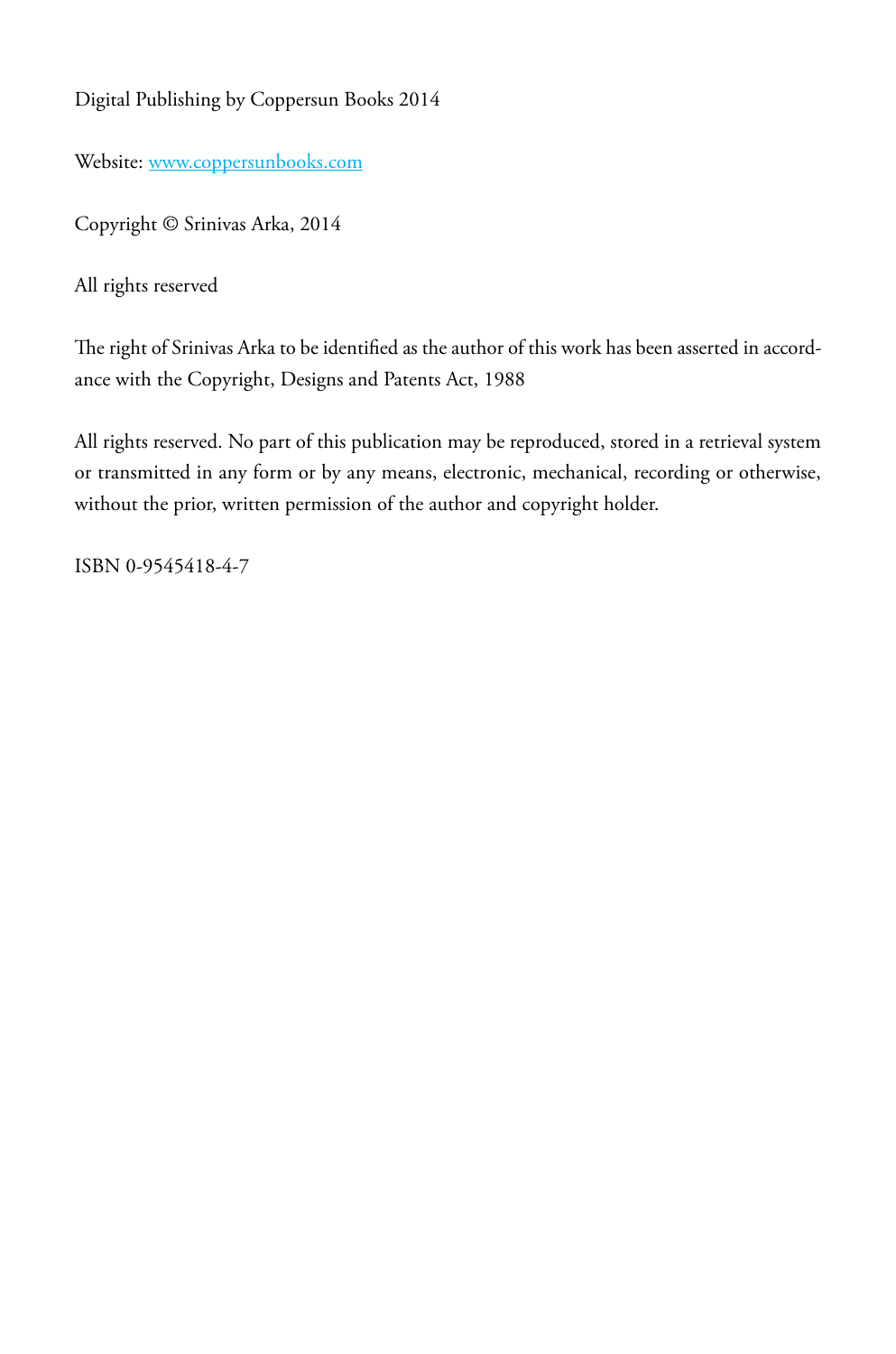#### **CONTENTS**

#### **Part One - The Physical Self**

| Chapter 1  | Self-Realisation - Life Beyond the Physical Senses                                       |
|------------|------------------------------------------------------------------------------------------|
| Chapter 2  | Conscious Health                                                                         |
| Chapter 3  | Success and Failure                                                                      |
| Chapter 4  | The Semi-Earthly Mind, the Child-like<br>Emotional Heart and the Infinite Spiritual Self |
| Chapter 5  | <b>Fission and Fusion</b>                                                                |
| Chapter 6  | Positivity and Negativity -<br>The Dual Unfoldment of the Cosmic Seed                    |
|            | Part Two - The Emotional Self                                                            |
| Chapter 7  | Emotion - A Direct Expression of the Heart                                               |
| Chapter 8  | Love - Living the Fullness of Life                                                       |
| Chapter 9  | Love and Lust                                                                            |
| Chapter 10 | Courage and Fear                                                                         |
| Chapter 11 | Misery and Happiness                                                                     |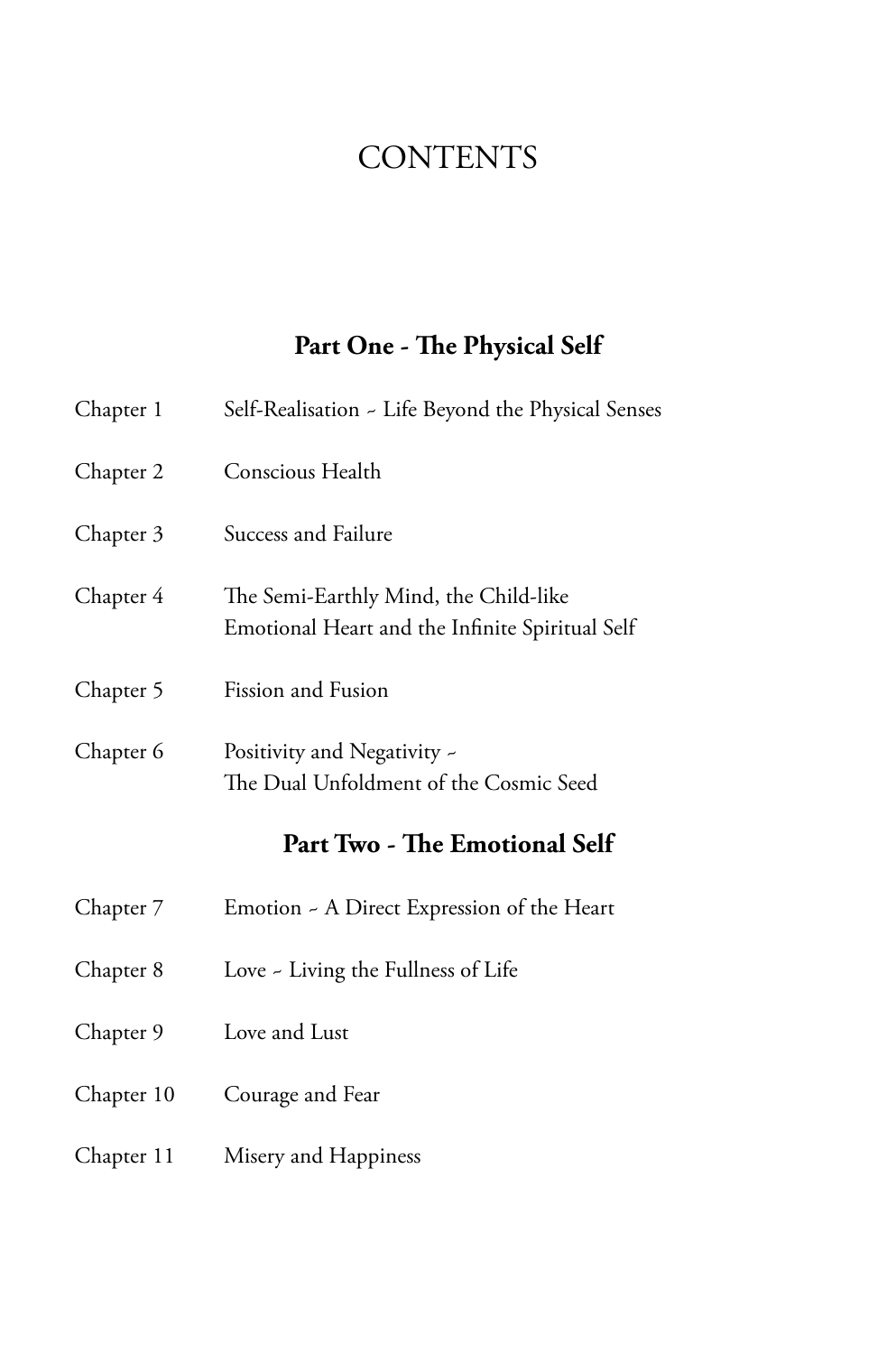#### **Part Three - Personal Expression**

- Chapter 12 Smile ~ A Sign of Joy
- Chapter 13 Naturalness and Artificiality
- Chapter 14 Pride and Vanity
- Chapter 15 Admiration and Flattery
- Chapter 16 Humility and Arrogance
- Chapter 17 Humour and Seriousness
- Chapter 18 Gratitude ~ Pathway to Bliss and Realisation
- Chapter 19 Respect ~ The Gesture of a True Human Being

#### **Part Four - The Quest**

| Chapter 20 | Question and Enquiry |
|------------|----------------------|
|            |                      |

- Chapter 21 Clarity and Confusion
- Chapter 22 Intelligence and Intuition
- Chapter 23 The Art of Walking Backwards (Internally)

#### **Part Five - Direct Spirituality**

- Chapter 24 From Silence to Sound ~ From Sound to Silence
- Chapter 25 Silence ~ The True Nature of Consciousness
- Chapter 26 The Meeting of Heart and Mind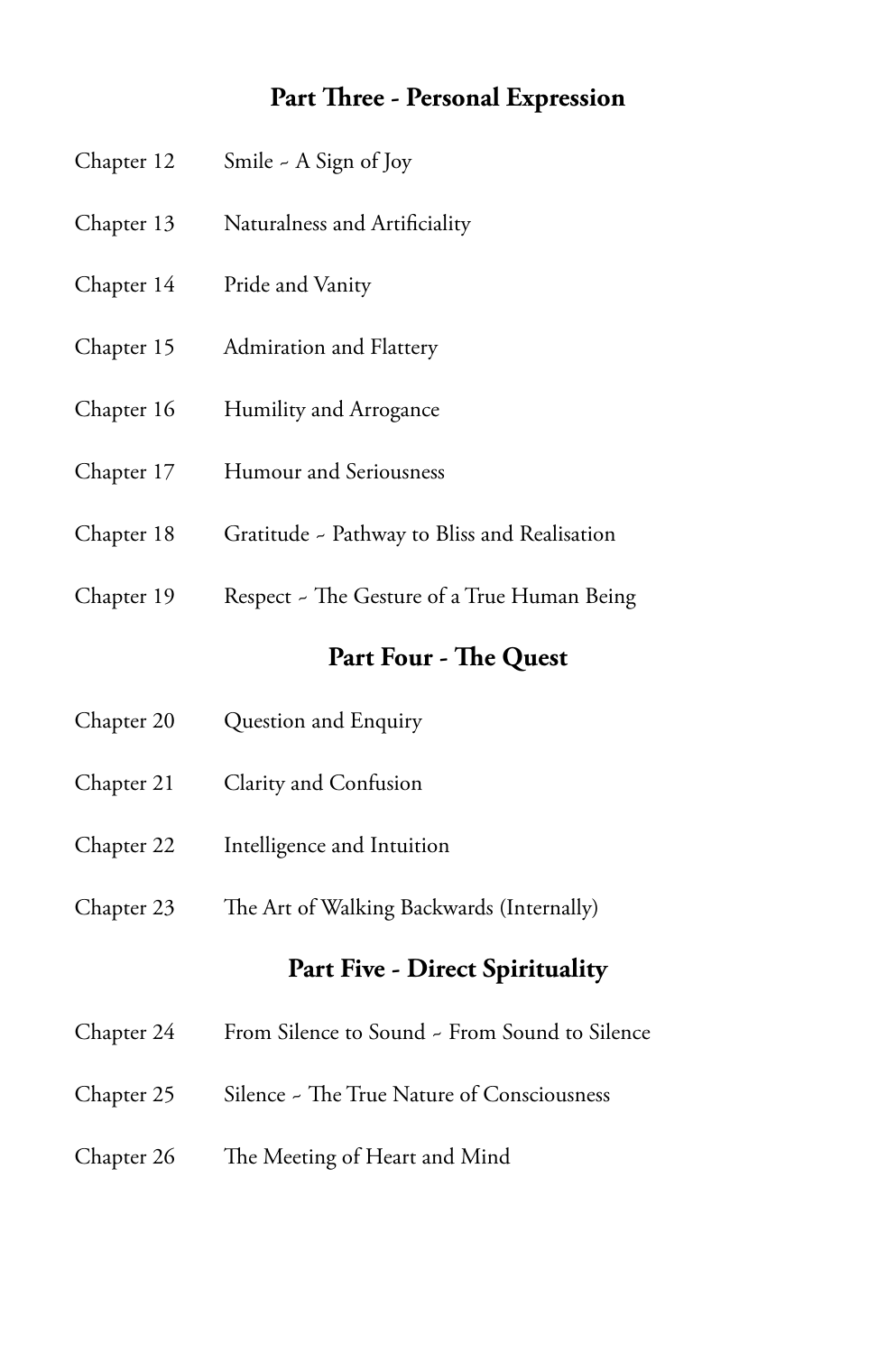- Chapter 27 Merging the Wave of Life with the Ocean of Consciousness
- Chapter 28 Sit, Sit, Sit

#### **Part Six - The Curve of Spirituality**

- Chapter 29 The Sweetness of Words
- Chapter 30 Words, Meaning, Mother (Ma)
- Chapter 31 Desire ~ Dream of the Awakened Mind
- Chapter 32 Your Mystic Space
- Chapter 33 Time from the Timeless
- Chapter 34 Miracles
- Chapter 35 The Cosmic Tree
- Chapter 36 The Triangle of Life
- Chapter 37 Dhyana ~ Experiencing and Understanding the Invisible Side of Life and the Universe
- Chapter 38 Life is Consciousness and Consciousness is Life

Glossary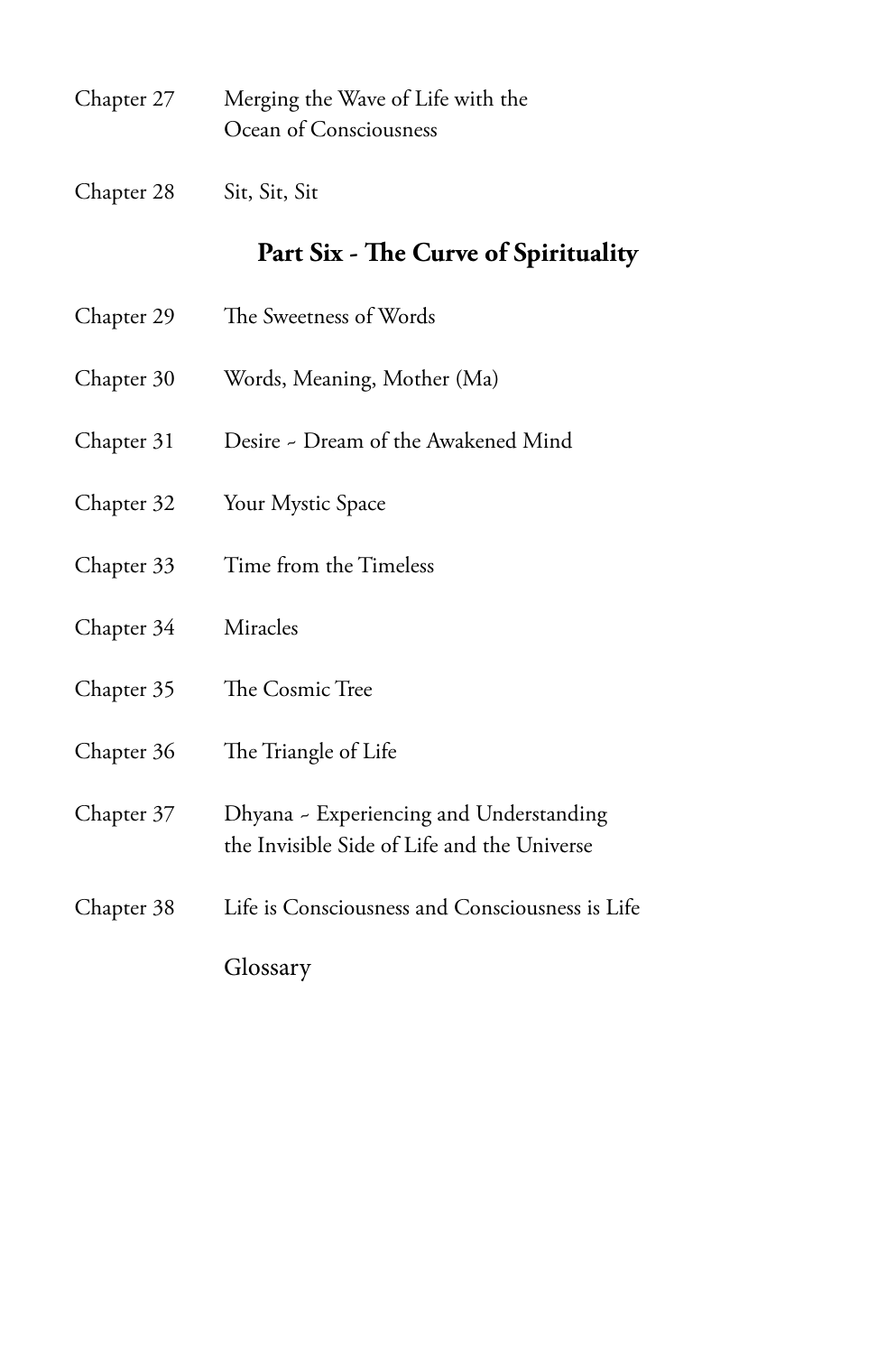## **Part One**

The Physical Self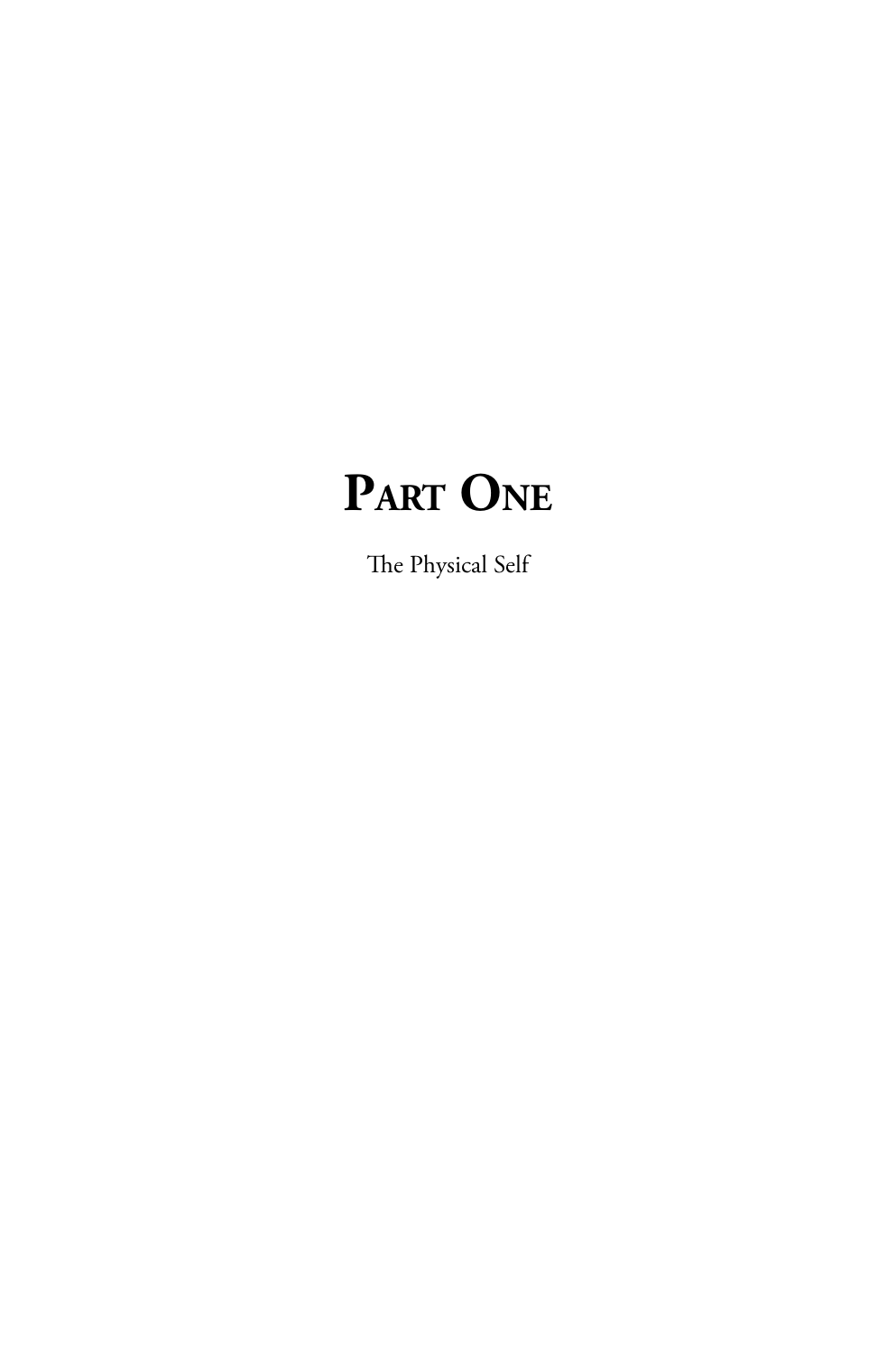*Emerging from the inner Self like a lotus in the lake of our deeper consciousness, the heart brings us the experience that 'I' means not just the body and mind, but the true, original Self that embraces all in oneness.*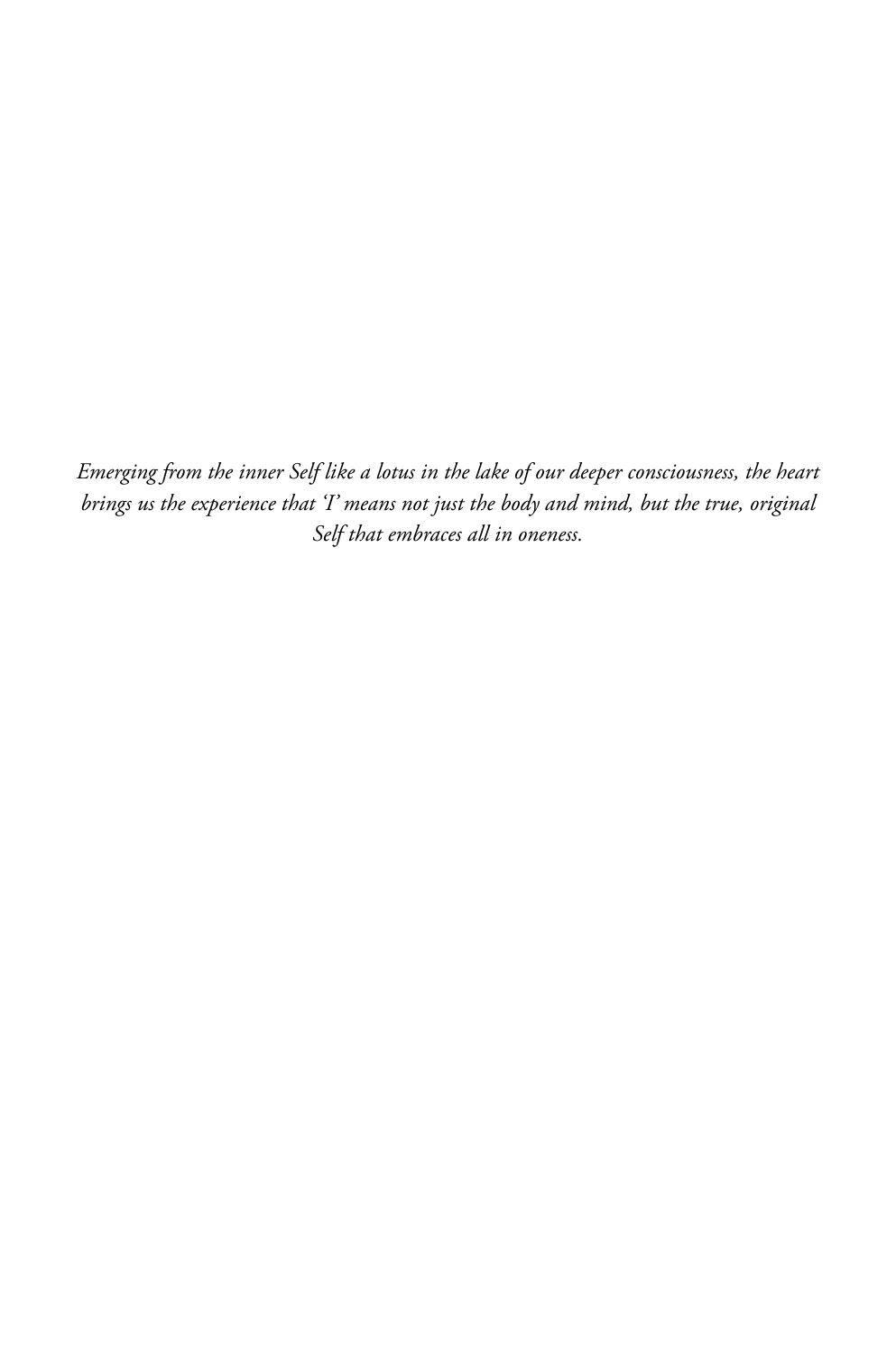### Chapter 1 **Self-Realisation**

#### Life Beyond the Physical Senses

**Self-realisation means attaining total awareness of one's life. We expend tremendous energy and time in making a living, in making our physical life more comfortable and in learning more about the behaviour and properties of matter. Constant engagement in such activities causes us to lose the precious moments of our spiritual life. Eventually, the mind withers, the body shrinks, and the realisation dawns that we have wasted our valuable life. We have no freedom, energy or time left to alter or regain the quality and fulfilment of life. It is too late, and we are left with regrets rather than realisation.**

#### **We need to wake up and spend more time on devoting ourselves to realising who we are, where we are going and why we are progressing in this manner.**

If you want to understand the overall structure and dimension of your premises, you<br>must climb to a certain vantage point to get an overview. Similarly, if you want to  $\mathbf T$  f you want to understand the overall structure and dimension of your premises, you understand the total dimension of life, you have to escalate to a certain height. Life is very complex if it is not understood and experienced. Yet it is simple to those who comprehend it. It cannot be studied or understood by ordinary means. The five senses are merely instruments with which to experience the fullness of life. The senses do not have their own individual, conscious existence

Take eyeglasses, for example. You wear them. You see through them, yet they have no individual conscious existence. They assist you, but you remain the operator and owner. And you see through the lens. You are superior to the eyeglasses and add meaning to them. You create eyeglasses by giving them a certain shape. You use them and wear them, but it is far from the truth to believe that your eyeglasses are your eyes. You can take them off at any time. There are people who may believe that eyeglasses are part of their physical existence, like one of their bodily limbs. You can see this in people who have worn glasses for some time. In the beginning, when they first wore glasses, they could not turn their heads naturally, as though the glasses controlled their movements. It took time to become accustomed to the glasses and soon they felt no difference between their glasses and their eyes.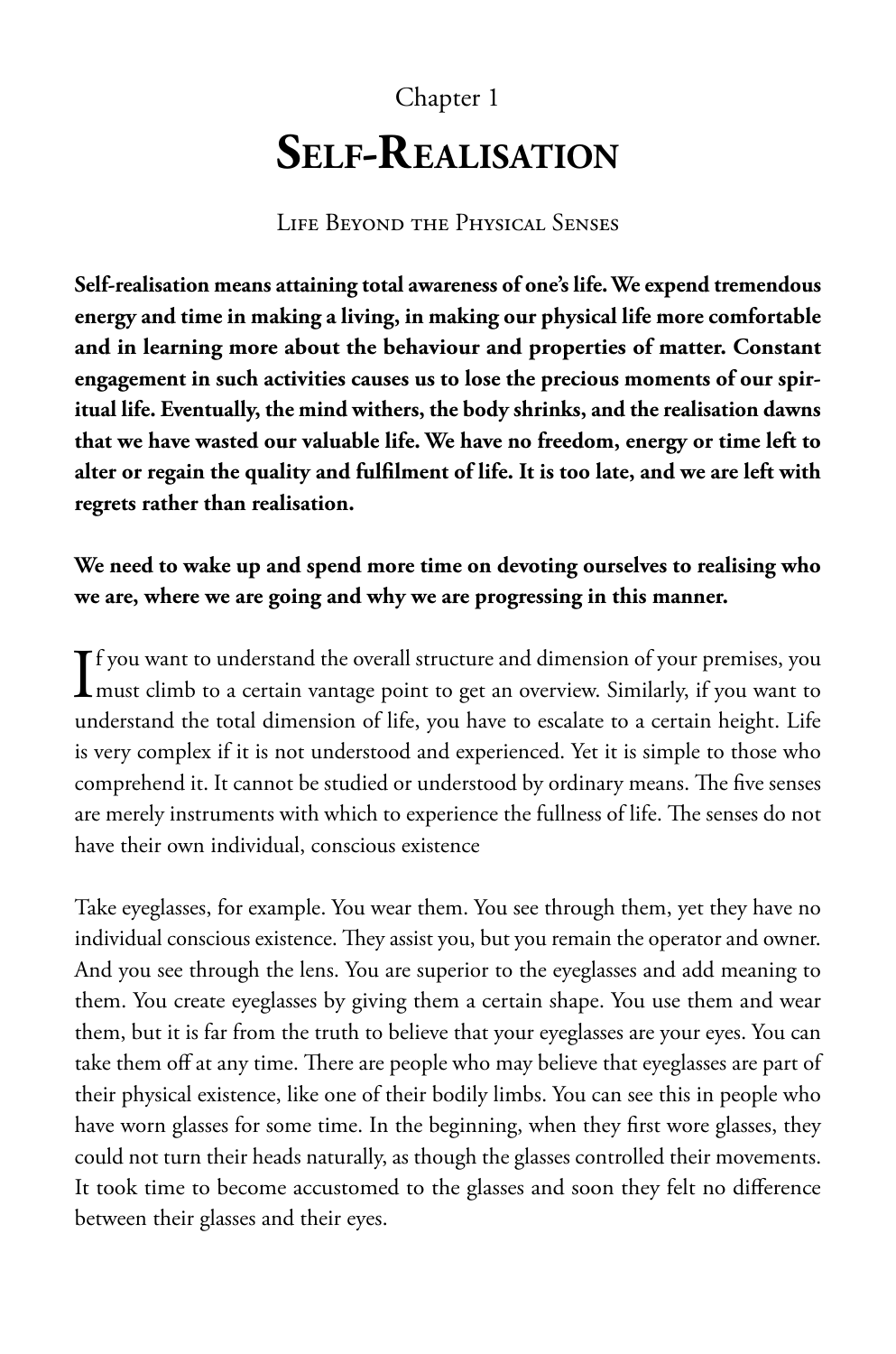Similarly, the senses are everything to those who are not realised. The eyes help you to see, but they cannot see on their own. They are like naturally fixed glasses that remain with you throughout your life. The eyes have many limitations. For instance, you can see up only to a certain distance; your tears can blur your vision; you can see in only one direction at any one time; and you cannot look at a very bright light with ease. Your eyes are very helpful, but they are merely intrinsic optical instruments for you to see through.

When you are deeply absorbed in thoughts, you cannot see what is happening in front of you, even though your eyes are open. This means that you, as the seer, are otherwise occupied and are not using your eyes at that moment. At such times, the eyes are useless. There is no difference between you and a person who is blind or blindfolded. Similarly, when you listen to something very intently, you cannot see clearly. Even if you see, you cannot remember what you have seen, because the mind has shifted from the eyes to the ears.

While watching television, the mind alternates between the auditory and the visual senses, and the brain weaves two different kinds of sensory information into one single idea. You don't even notice this because these shifts happen so quickly. There are many limitations to our senses because they are just instruments. We cannot manage our lives without using the senses consciously. Yet we need to look into the deeper layers of consciousness in order to solve the riddles of the senses, intellect, mind, body and the spirit.

Those who are born blind see the world differently, with their inner eye, perhaps even better than a sighted person. Others may not believe this, but a person who is blind can confirm this truth. Some people may be deaf, but they still experience music by combining their inner sight with the sounds sensed through their bodies. They experience an inner melody. They understand different patterns of music by directing their consciousness to follow and understand sound vibrations. The senses have limitations. One cannot understand the profundity of life when wholly depending on them.

The past, present and future, along with various other facets of our existence, can be surveyed through spiritual ascension. This cannot be achieved while living only at a sensory level. It happens when one's level of comprehension rises above the senses, and one's energies are synchronised with the projection of consciousness to a higher level. Only then is it possible to reach the peak of life and understand its wholeness.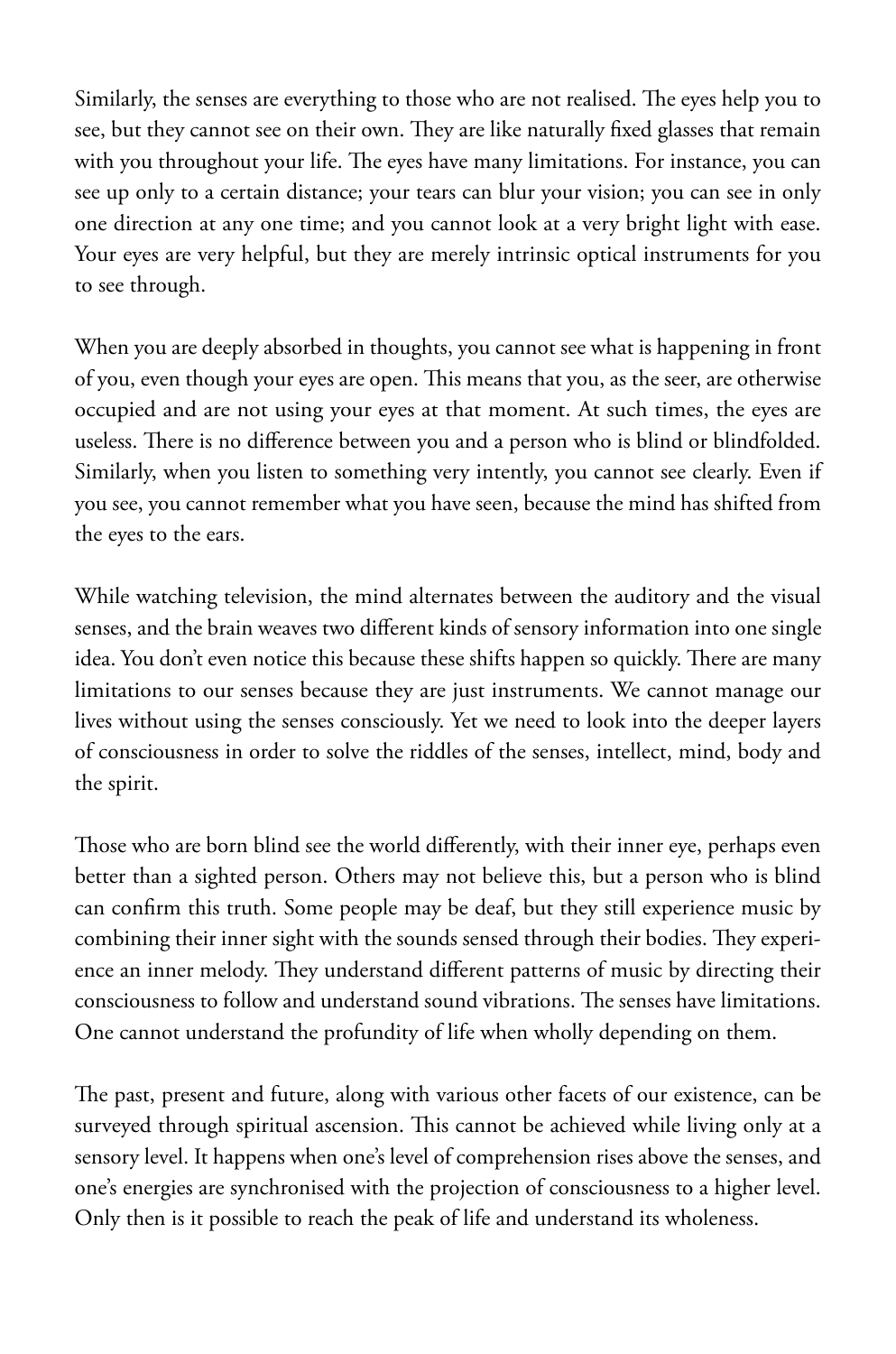Take a cone-shaped object, for example, and pour oil on its apex. The oil will circle down and eventually cover the whole area. It may take some time, but it will surely cover the total surface of the cone. When you reach the height required to see the full dimension of life, the achieved experience is equally distributed over all areas of life. Energy is distributed. Knowledge is dispersed. Consciousness spreads throughout the cone of your being. If one can understand and realise this, everything in the universe can be clearly visualised. Nothing will remain enigmatic.

For example, imagine meeting someone who comes from another city. If you analyse the person's speech, style, and mannerisms, you can draw conclusions about what that city looks like, its level of civilisation, customs, culture, and so on. If you are a keen observer, you will see all these things. So also, when you realise the very meaning and significance of life, there is nothing left in the cosmos to be understood. That is complete realisation. You become a being of light. No shadow of doubt, or hue of negativity, can be seen thereafter. You extend and grow in many directions and forms, even though you are confined to your physical body. Joy becomes the testimony of your attainment. Such a way of living establishes spiritual realisation, or realisation of the Self.

Whether people accept you or not, you are a realised atma, a realised conscious entity. Nothing distracts you from experiencing joy within. Now and then, just for a change, you may come to the surface to peer out and see what is happening in the world. Sometimes you may be disturbed if there is a materialistic storm or mental chaos. Then, you descend and touch your being to reconfirm, 'Yes, I am pure consciousness.' You take this message deep into your heart and never forget it, because this memory, impression, and self-reminder shields you from negative influences. You will not lack anything required to make your life complete and successful. Internally you are rich and comfortable. Circumstances will come and go like clouds, but you are not affected or influenced by them. You shine like the sun. Although there is a screen of clouds in front of you, you remain silent and steadfast until the clouds of circumstances pass. After a few moments you are back to yourself and shine through.

Those who are unrealised and unspiritual are mostly manipulated by circumstances. Their individuality is very much affected. They live as if they are only the senses, without conscious projection. They become victims of their own circumstances, which is worse than being a puppet. At least a puppet is handled by human hands, but here external circumstances are in full control. A realised atma, on the other hand, achieves an overall vision of his or her life.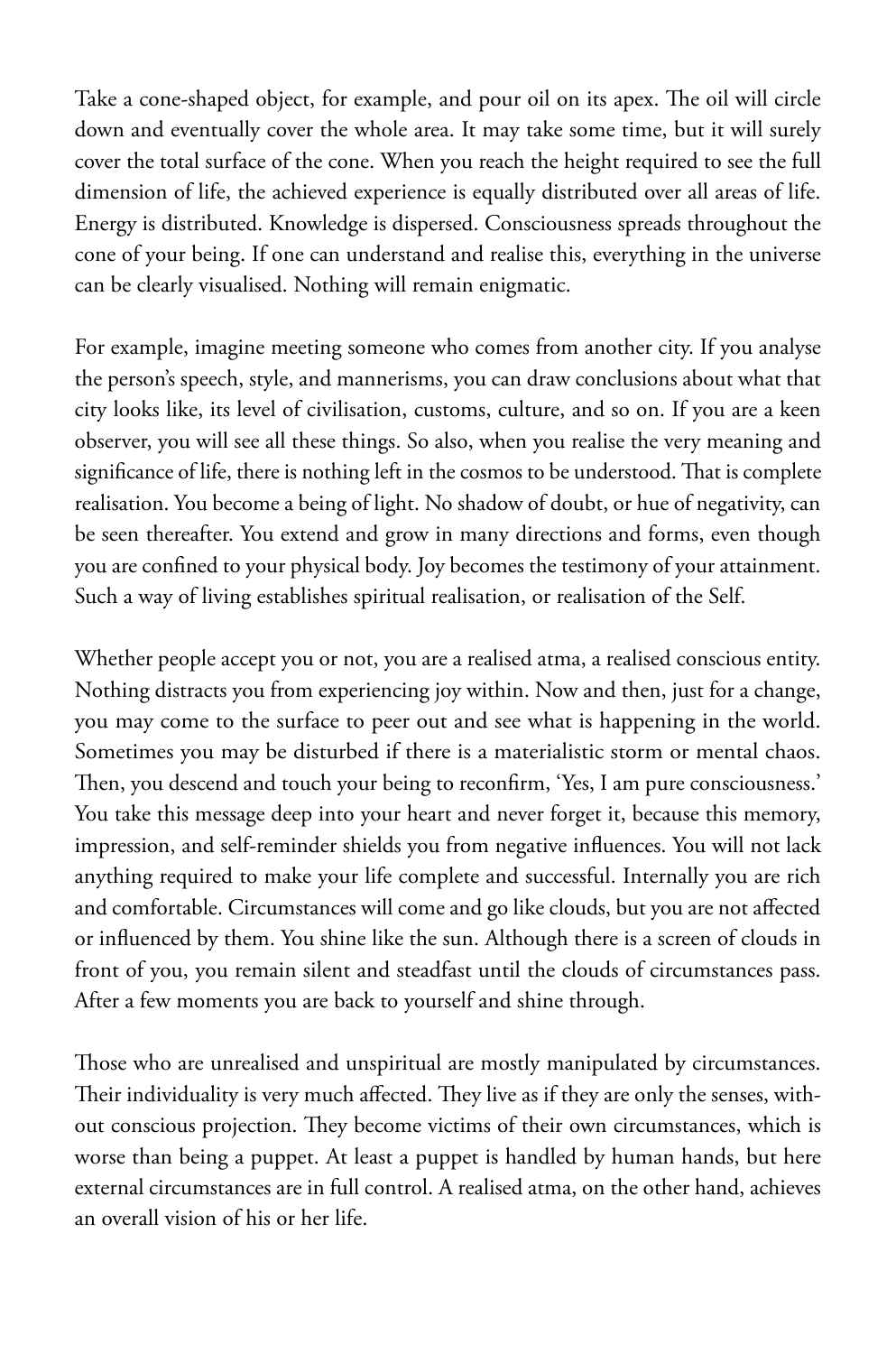Realisation of the Self is not the same in everyone, because the dimension of each life differs. It also depends on one's personal evolution of consciousness. Some people are physically old, but spiritually young. Others are spiritually old, but look physically young. It is of vital importance to understand, as well as experience, the depth of our being, and there is no justifiable excuse for delaying this noble task. Until you have understood your own life, at least to some degree, you are not qualified to understand, empathise with, or communicate with others at a deeper level. Allow yourself to experience your life's fullness. It is a process that does not happen overnight. It requires immense patience. You will know when it flashes within you. Once you have embarked upon this inner journey, it is certain that at some time, self-realisation will dawn on you.